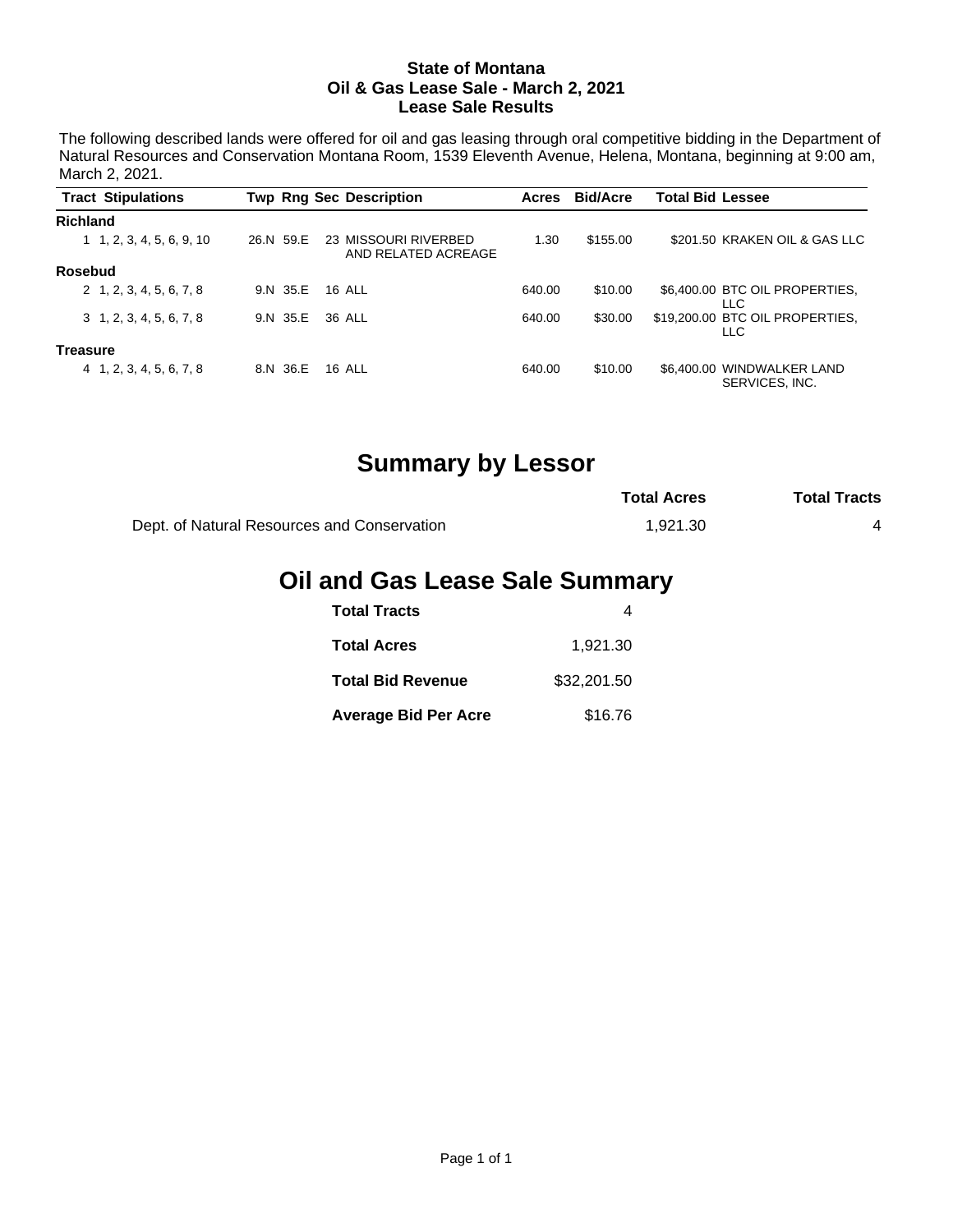### **State of Montana Oil & Gas Lease Sale - March 2, 2021 Stipulations**

- 1 Lessee shall notify and obtain approval from the Department's Trust Land Management Division (TLMD) prior to constructing well pads, roads, power lines, and related facilities that may require surface disturbance on the tract. Lessee shall comply with any mitigation measures stipulated in TLMD's approval.
- 2 Prior to the drilling of any well on or into the lease premises, lessee shall send one copy of the well prognosis, including Form 22 "Application for Permit" to the Department's Trust Land Management Division (TLMD). After a well is drilled and completed, lessee shall send one copy of all logs run, Form 4A "Completion Report", and geologic report to TLMD. A copy of Form 2 "Sundry Notice and Report of Wells" or other appropriate Board of Oil and Gas Conservation form shall be sent to TLMD whenever any subsequent change in well status or operator is intended or has occurred. Lessee shall also notify and obtain approval from the TLMD prior to plugging a well on the lease premises.

Issuance of this lease in no way commits the Land Board to approval of coal bed methane production on this lease. Any coal bed methane extraction wells would require subsequent review and approval by the board.

- 3 The TLMD will complete an initial review for cultural resources and, where applicable, paleontological resources of the area intended for disturbance and may require a resources inventory. Based on the results of the inventory, the TLMD may restrict surface activity for the purpose of protecting significant resources located on the lease premises.
- 4 The lessee shall be responsible for controlling any noxious weeds introduced by lessee's activity on State-owned land and shall prevent or eradicate the spread of those noxious weeds onto land adjoining the lease premises. The lessee's methods of control shall be reviewed and approved by the Department's Unit Office that has jurisdiction for that locale.
- 5 The definitions of "oil" and "gas" provided in 82-1-111, MCA, do not apply to this lease for royalty calculation purposes.
- 6 If the State does not own the surface, the lessee must contact the owner of the surface in writing at least 30 days prior to any surface activity. A copy of the correspondence shall be sent to TLMD.
- 7 Due to unstable soil conditions on this tract and/or topography that is rough and/or steep, surface use may be restricted or denied. Seismic activity may be restricted to poltershots.
- 8 This lease is located within designated sage grouse core habitat. Proposed activities are subject to, and shall comply with, all provisions, stipulations and mitigation requirements of the Montana Sage Grouse Habitat Conservation Strategy, as implemented by Governor's Executive Orders 10-2014, 12-2015, and amendments thereto. Contact the TLMD prior to preparing a project proposal.
- 9 This tract contains navigable river beds and/or related acreage. No surface occupancy is allowed within the bed of the navigable river, abandoned channels, or on islands and accretions. In addition, upon completion of a successful well, where river title is disputed, the lessee will file an interpleader action under Rule 22, M.R.Civ.P. in the Montana District Court, or other court having jurisdiction, in which the leased lands are located for all acreage within the lease in which the title is disputed. The lessee shall name all potential royalty claimants as defendants.
- 10 If the lessee completes a successful oil and/or gas well, and if land title is disputed, the lessee shall fund professional land surveys as needed to determine the location and acreage encompassed by the spacing and/or pooling unit and the state lease acreage within that unit. Surveys shall be conducted by a licensed land surveyor acceptable to the Department, and shall be prepared pursuant to survey requirements provided by the Department.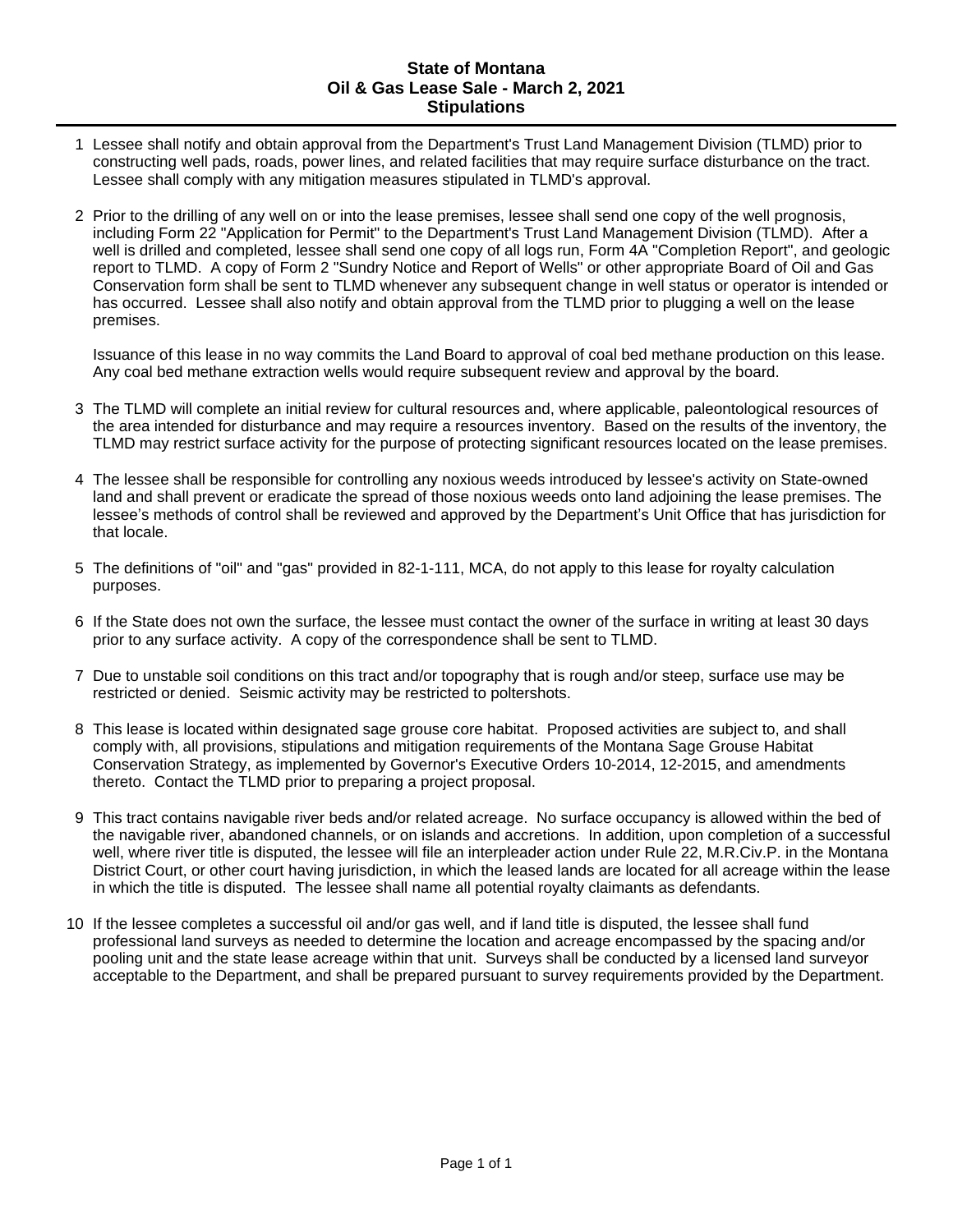### **State of Montana Oil & Gas Lease Sale - March 2, 2021 Applicant List**

|                 |                   |  | <b>Tract Twp Rng Sec Description</b>                    | <b>Acres Applicant</b>                |
|-----------------|-------------------|--|---------------------------------------------------------|---------------------------------------|
| <b>Richland</b> |                   |  |                                                         |                                       |
|                 |                   |  | 1 26.N 59.E 23 MISSOURI RIVERBED AND RELATED<br>ACREAGE | 1.30 KRAKEN OIL & GAS LLC             |
| <b>Rosebud</b>  |                   |  |                                                         |                                       |
|                 | 2 9.N 35.E 16 ALL |  |                                                         | 640.00 WINDWALKER LAND SERVICES, INC. |
|                 | 3 9.N 35.E 36 ALL |  |                                                         | 640.00 WINDWALKER LAND SERVICES, INC. |
| Treasure        |                   |  |                                                         |                                       |
|                 | 4 8.N 36.E 16 ALL |  |                                                         | 640.00 WINDWALKER LAND SERVICES, INC. |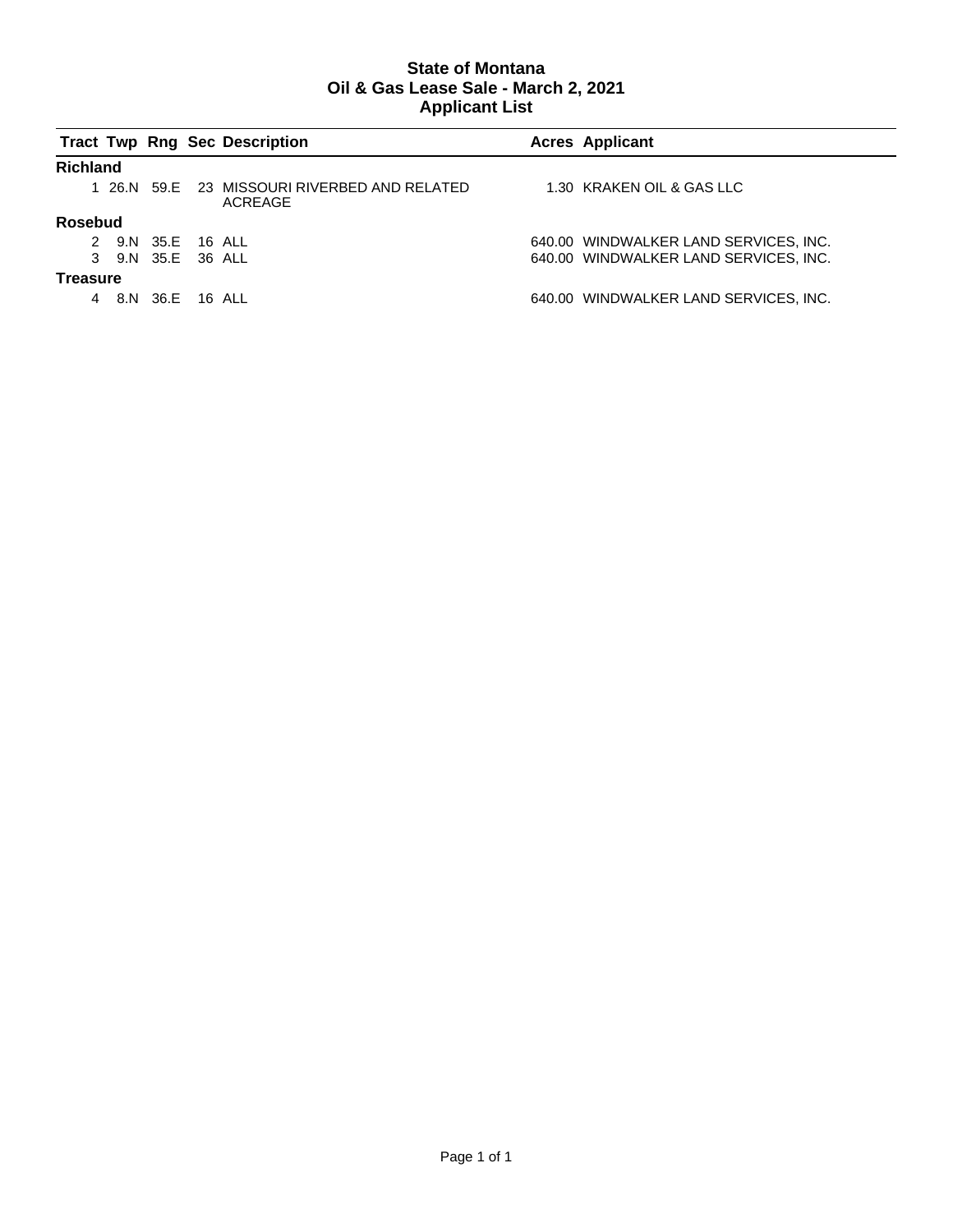## **DEPARTMENT OF NATURAL RESOURCES AND CONSERVATION P.O. Box 201601 Helena, Montana 59620-1601**

**The following is a list of oil and gas leases, which expired or terminated in September 2020.**

| <b>COUNTY</b>   | <b>TWP</b> | <b>RNG</b> | <b>SEC</b>     | <b>DESCRIPTION</b>                                                                  | <b>ACRES</b> |
|-----------------|------------|------------|----------------|-------------------------------------------------------------------------------------|--------------|
| <b>Daniels</b>  |            |            |                |                                                                                     |              |
|                 | 34 N       | 46 E       | $\overline{2}$ | Lots 1, 2, 3, 4, S2N2, SW4                                                          | 482.84       |
|                 | 34 N       | 47 E       | $\mathbf{1}$   | Lots 1, 2, 3, 4, S2N2                                                               | 322.04       |
|                 | 34 N       | 47 E       | 19             | Lots 3, 4, S2NE4, SE4, E2SW4                                                        | 404.88       |
|                 | 34 N       | 47 E       | 36             | All                                                                                 | 640.00       |
|                 | 34 N       | 48 E       | 16             | W2, N2NE4, W2SE4                                                                    | 480.00       |
|                 | 34 N       | 48 E       | 22             | NE4, E2SE4                                                                          | 240.00       |
|                 | 34 N       | 48 E       | 23             | N2NW4, SW4NW4, NW4SW4                                                               | 160.00       |
|                 | 34 N       | 48 E       | 36             | All                                                                                 | 640.00       |
|                 | 35 N       | 47 E       | 19             | Lots 1, 2, E2NW4, E2                                                                | 483.16       |
|                 | 35 N       | 47 E       | 20             | W <sub>2</sub>                                                                      | 320.00       |
|                 | 35 N       | 47 E       | 24             | E <sub>2</sub>                                                                      | 320.00       |
|                 | 35 N       | 47 E       | 29             | W2NE4, SE4                                                                          | 240.00       |
|                 | 35 N       | 47 E       | 35             | All                                                                                 | 640.00       |
|                 | 35 N       | 47 E       | 36             | All                                                                                 | 640.00       |
| <b>Big Horn</b> |            |            |                |                                                                                     |              |
|                 | 1 N        | 33 E       | $\overline{2}$ | Big Horn Riverbed and related acreage                                               | 73.00        |
|                 | 1 N        | 33 E       | 11             | Lots 1, 5, 6, 9, SE4NE4, E2SE4, Big Horn Riverbed and                               | 435.00       |
|                 |            |            |                | related acreage                                                                     |              |
|                 | 7 S        | 40 E       | 36             | All                                                                                 | 640.00       |
|                 | 8 S        | 39 E       | 36             | All                                                                                 | 640.00       |
|                 | 8 S        | 40 E       | 16             | All, below the base of the Fort Union formation                                     | 640.00       |
|                 | 8 S        | 40 E       | 25             | Part SE4NE4, part N2SE4, part NE4SW4, below the<br>base of the Fort Union formation | 102.88       |
|                 | 8 S        | 40 E       | 36             | All, below the base of the Fort Union formation                                     | 640.00       |
|                 | 8 S        | 41 E       | 16             | All, below the base of the Fort Union formation                                     | 640.00       |
|                 | 9 S        | 39 E       | 36             | Lots 1, 2, 3, 4, 5, W2NE4, NW4, N2SW4                                               | 495.90       |
|                 | 9 S        | 40 E       | 11             | S2SE4                                                                               | 80.00        |
|                 | 9 S        | 40 E       | 12             | <b>NE4, S2</b>                                                                      | 480.00       |
|                 | 9 S        | 40 E       | 16             | All                                                                                 | 640.00       |
|                 | 9 S        | 40 E       | 22             | N2NE4, SE4NE4, E2W2, below the base of the Fort<br>Union formation                  | 393.19       |
|                 | 9 S        | 40 E       | 26             | Tract in W2NW4, below the base of the Fort Union<br>formation                       | 4.66         |
|                 | 9 S        | 40 E       | 36             | Lots 1, 2, 3, 4, N2, N2S2, below the base of the Fort<br>Union formation            | 571.88       |
|                 | 9 S        | 41 E       | 10             | SE4SW4, below the base of the Fort Union<br>formation                               | 40.00        |
|                 | 9 S        | 41 E       | 16             | All, below the base of the Fort Union formation                                     | 640.00       |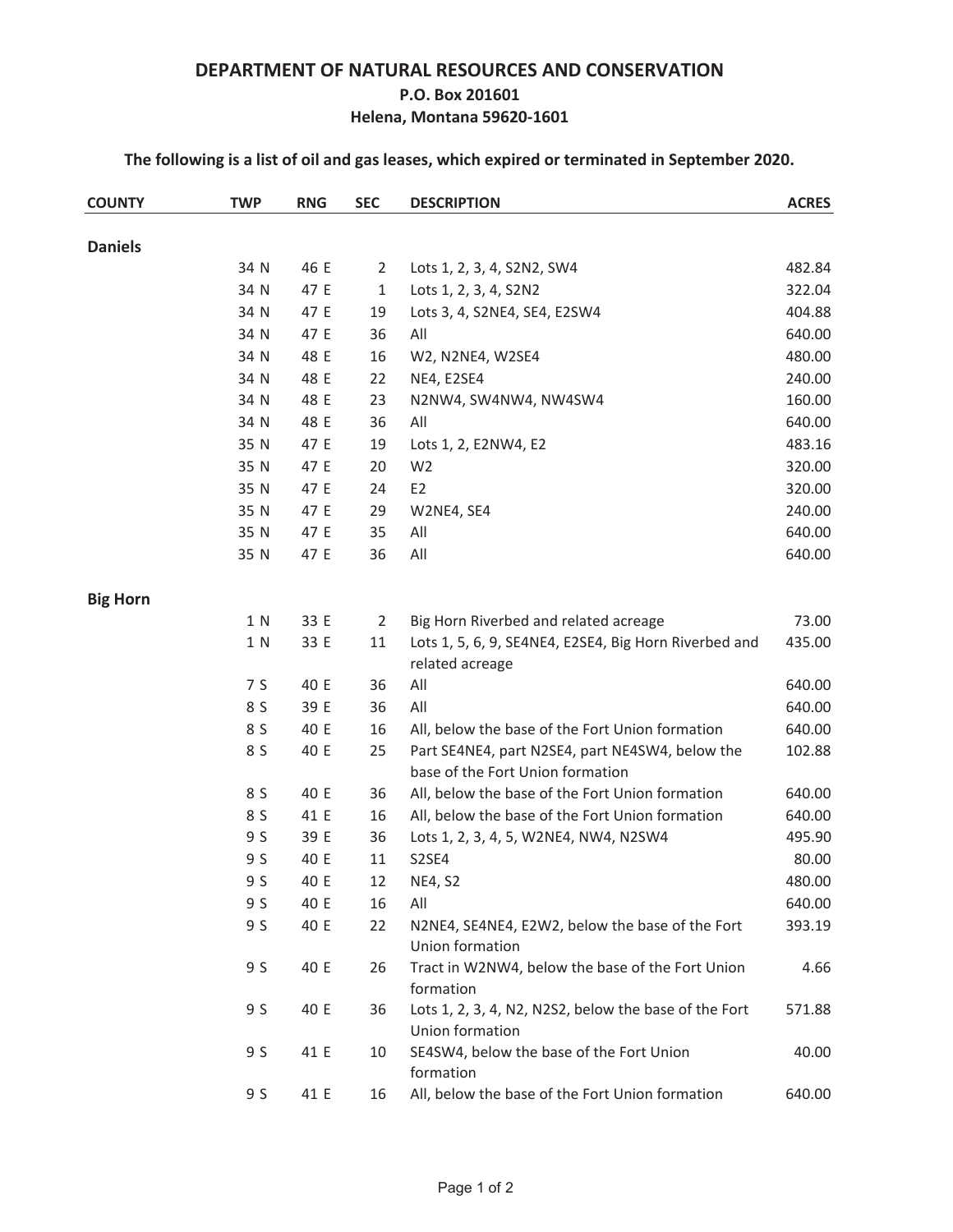| <b>COUNTY</b>   | <b>TWP</b> | <b>RNG</b> | <b>SEC</b> | <b>DESCRIPTION</b>                                                       | <b>ACRES</b> |
|-----------------|------------|------------|------------|--------------------------------------------------------------------------|--------------|
|                 | 9 S        | 41 E       | 36         | Lots 1, 2, 3, 4, N2, N2S2, below the base of the Fort<br>Union formation | 581.16       |
| Dawson          |            |            |            |                                                                          |              |
|                 | 13 N       | 57 E       | 16         | N2NW4, NE4NE4, SE4, SW4SW4                                               | 320.00       |
|                 | 16 N       | 57 E       | 16         | All                                                                      | 640.00       |
|                 | 16 N       | 58 E       | 16         | All                                                                      | 640.00       |
|                 | 20 N       | 51 E       | 36         | All                                                                      | 640.00       |
| <b>Fallon</b>   |            |            |            |                                                                          |              |
|                 | 10 N       | 58 E       | 12         | NW4                                                                      | 160.00       |
|                 | 10 N       | 58 E       | 14         | SE4                                                                      | 160.00       |
| <b>McCone</b>   |            |            |            |                                                                          |              |
|                 | 27 N       | 50 E       | 36         | All                                                                      | 640.00       |
| <b>Richland</b> |            |            |            |                                                                          |              |
|                 | 22 N       | 57 E       | 29         | All                                                                      | 640.00       |
|                 | 22 N       | 57 E       | 36         | All                                                                      | 640.00       |
|                 | 23 N       | 59 E       | 13         | Yellowstone Riverbed and related acreage within<br>the S2                | 43.00        |
|                 | 23 N       | 60 E       | 18         | Yellowstone Riverbed and related acreage                                 | 100.00       |
| <b>Rosebud</b>  |            |            |            |                                                                          |              |
|                 | 9 N        | 34 E       | 12         | E2, surface to the base of the Kootenai formation                        | 320.00       |
|                 | 9 N        | 35 E       | 16         | All, surface to the base of the Kootenai formation                       | 640.00       |
|                 | 10 N       | 34 E       | 16         | All, surface to the base of the Kootenai formation                       | 640.00       |
|                 | 10 N       | 34 E       | 32         | All, surface to the base of the Kootenai formation                       | 640.00       |
|                 | 10 N       | 35 E       | 32         | W2NE4, NW4, S2                                                           | 560.00       |
|                 | 10 N       | 35 E       | 36         | All                                                                      | 640.00       |
|                 | 10 N       | 36 E       | 36         | All                                                                      | 640.00       |
|                 | 11 N       | 33 E       | 36         | W2NW4, E2, SW4, surface to the base of the<br>Kootenai formation         | 560.00       |
|                 | 7 S        | 41 E       | 36         | Lots 1, 2, 3, 4, N2, N2S2                                                | 638.22       |
| Sheridan        |            |            |            |                                                                          |              |
|                 | 35 N       | 54 E       | 26         | NW4NE4                                                                   | 40.00        |
| <b>Treasure</b> |            |            |            |                                                                          |              |
|                 | 8 N        | 35 E       | 16         | All                                                                      | 640.00       |
|                 | 8 N        | 35 E       | 36         | All                                                                      | 640.00       |
|                 | 8 N        | 36 E       | 36         | Lots 1, 2, 3, 4, N2, N2S2                                                | 642.12       |
| <b>Wibaux</b>   |            |            |            |                                                                          |              |
|                 | 12 N       | 57 E       | 36         | All                                                                      | 640.00       |
|                 | 15 N       | 58 E       | 36         | W <sub>2</sub>                                                           | 320.00       |